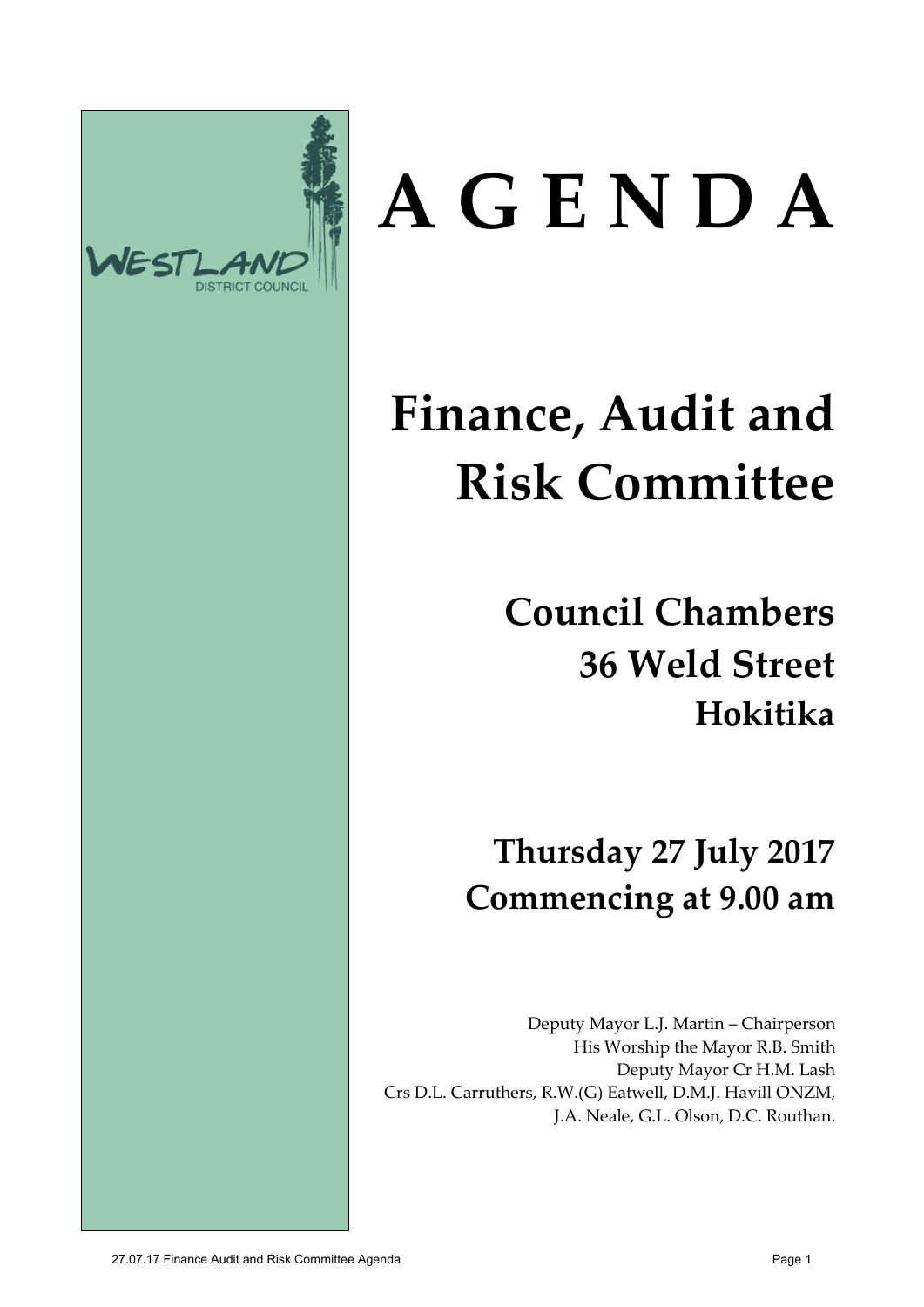

### **FINANCE, AUDIT AND RISK COMMITTEE**

#### **AGENDA FOR A MEETING OF THE FINANCE, AUDIT AND RISK COMMITTEE OF WESTLAND DISTRICT COUNCIL, TO BE HELD IN THE COUNCIL CHAMBERS, 36 WELD STREET, HOKITIKA ON THURSDAY 27 JULY 2017 COMMENCING AT 9.00 AM**

#### *21 July 2017*

#### **COUNCIL VISION**

Westland District Council will facilitate the development of communities within its district through delivery of sound infrastructure, policy and regulation.

This will be achieved by:

- Involving the community and stakeholders.
- Delivering core services that meet community expectations and demonstrate value and quality.
- Proudly promoting, protecting and leveraging our historic, environmental, cultural and natural resource base to enhance lifestyle and opportunity for future generations.

#### **Purpose:**

The Council is required to give effect to the purpose of local government as prescribed by section 10 of the Local Government Act 2002. That purpose is:

- (a) To enable democratic local decision-making and action, by and on behalf of, communities; and
- (b) To meet the current and future needs of communities for good-quality local infrastructure, local public services, and performance of regulatory functions in a way that is most costeffective for households and businesses.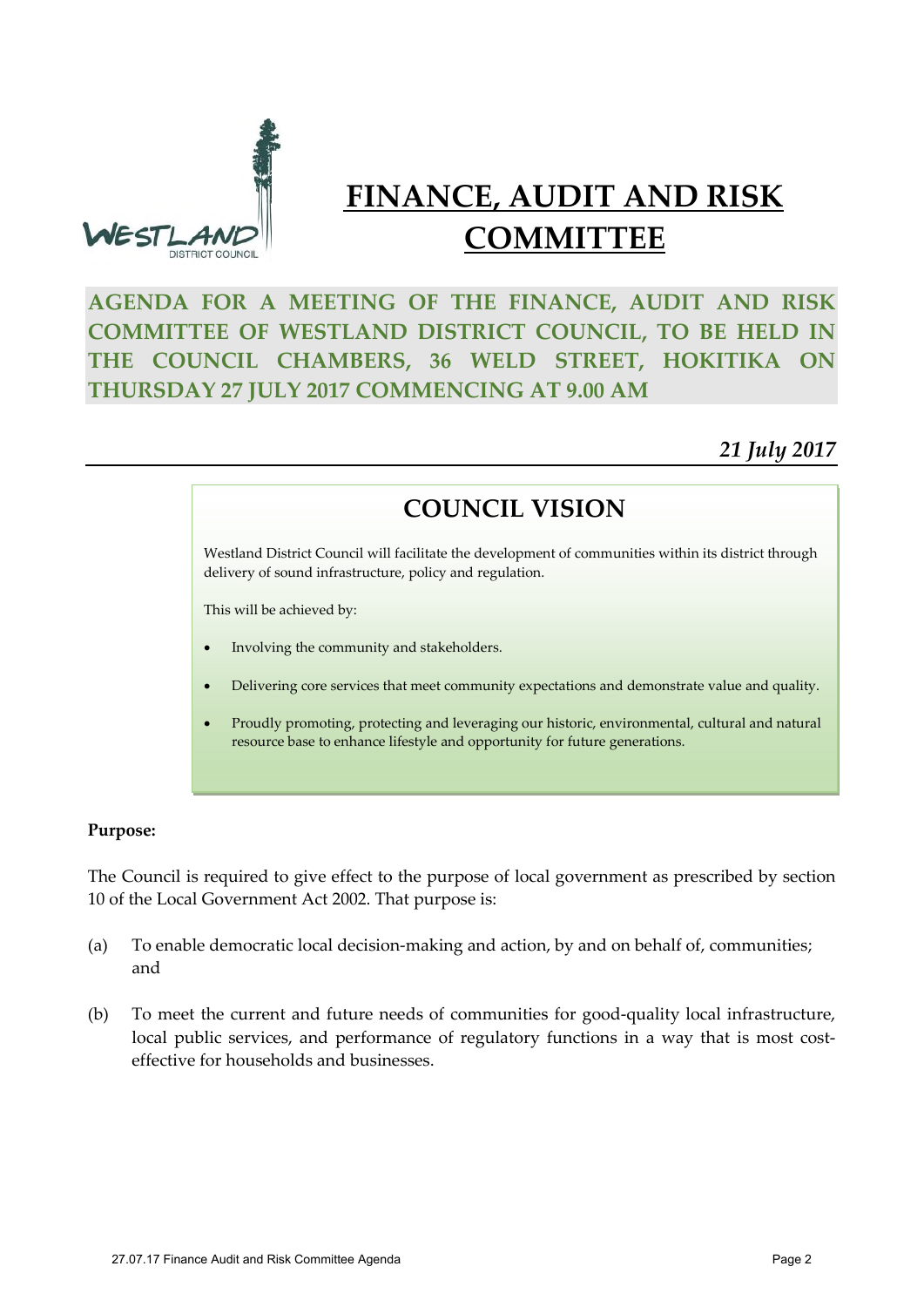#### **1. MEMBERS PRESENT, APOLOGIES AND INTEREST REGISTER:**

- **1.1 Apologies & Leave of Absence**
- **1.2 Interest Register**

#### **2. CONFIRMATION OF MINUTES:**

#### **2.1 Finance, Audit and Risk Committee Meeting – 22 June 2017** Page 5-9

#### **3. ACTION LIST**

*The Action List is attached*

Page 10

#### **4. ITEMS FOR DISCUSSION:**

**4.1 Reserves Contribution Fund**

#### **5. ITEMS FOR DECISION:**

**5.1 Civic Assurance – Potential Sale of Civic Assurance House** Pages 11-13

#### **6. MATTERS TO BE CONSIDERED IN THE 'PUBLIC EXCLUDED SECTION'**

Resolutions to exclude the public: Section 48, Local Government Official Information and Meetings Act 1987.

Council is required to move that the public be excluded from the following parts of the proceedings of this meeting, namely:

#### **6.1 Confidential Minutes**

**6.2 Risk Register**

The general subject of the matters to be considered while the public are excluded, the reason for passing this resolution in relation to each matter and the specific grounds under Section 48(1) of the Local Government Official Information and Meetings Act 1987 for the passing of the resolution are as follows: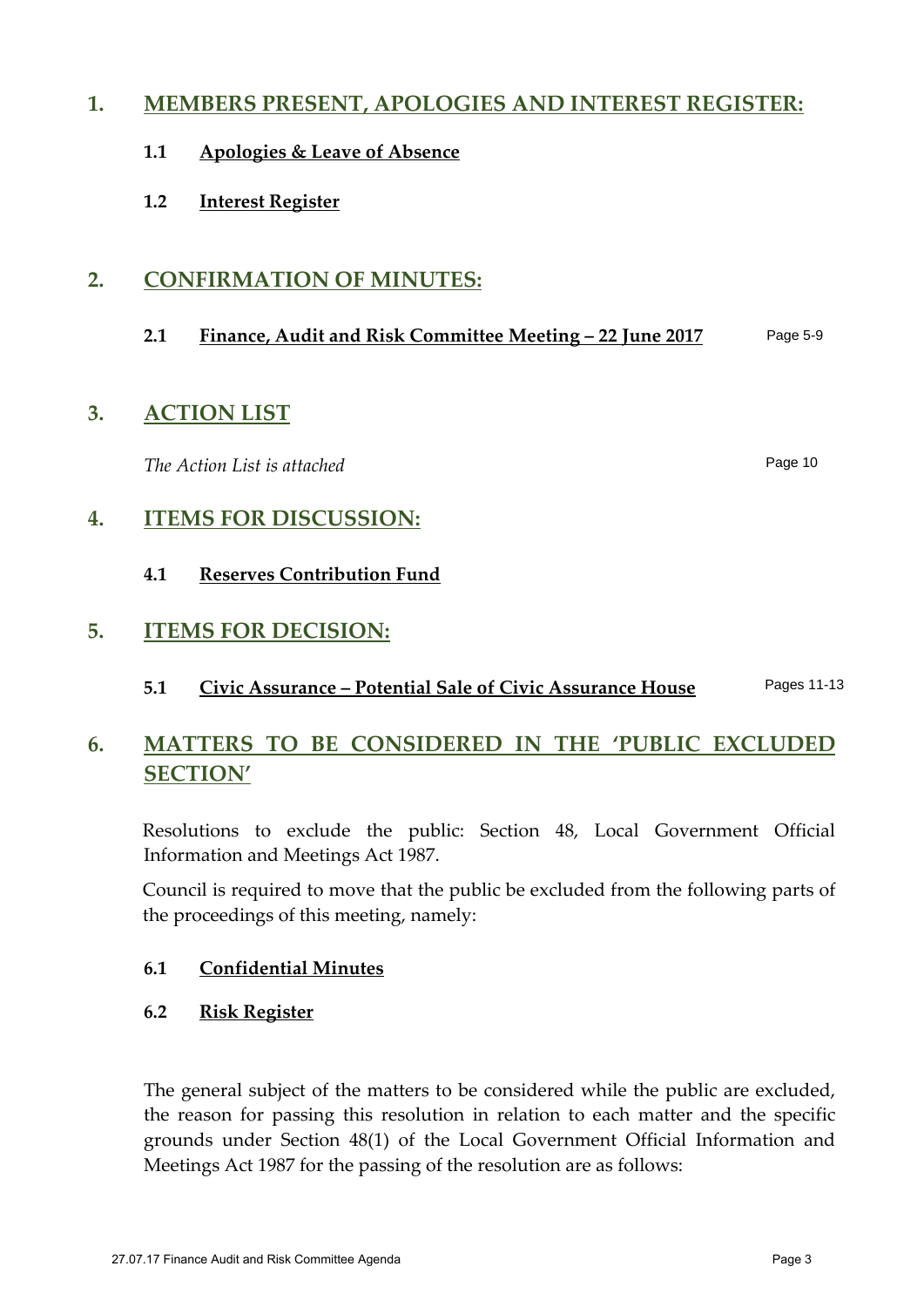| Item<br>No. | Minutes/<br>Report of | considered                                    | to each matter                                                                    | General subject of Reason for passing this Ground(s) under Section<br>each matter to be resolution in relation 48(1) for the passing of<br>this resolution |
|-------------|-----------------------|-----------------------------------------------|-----------------------------------------------------------------------------------|------------------------------------------------------------------------------------------------------------------------------------------------------------|
| 6.1         | <b>Minutes</b>        | Confidential Minutes<br><b>Risk Committee</b> | Good<br>to l<br>reasons<br>- Finance, Audit and withhold exist under<br>Section 7 | Section $48(1(a) \& (d)$                                                                                                                                   |
| 6.2         | <b>Risk Register</b>  | Confidential Update                           | Good<br>to<br>reasons<br>withhold exist under<br>Section 7                        | Section $48(1(a) \& (d)$                                                                                                                                   |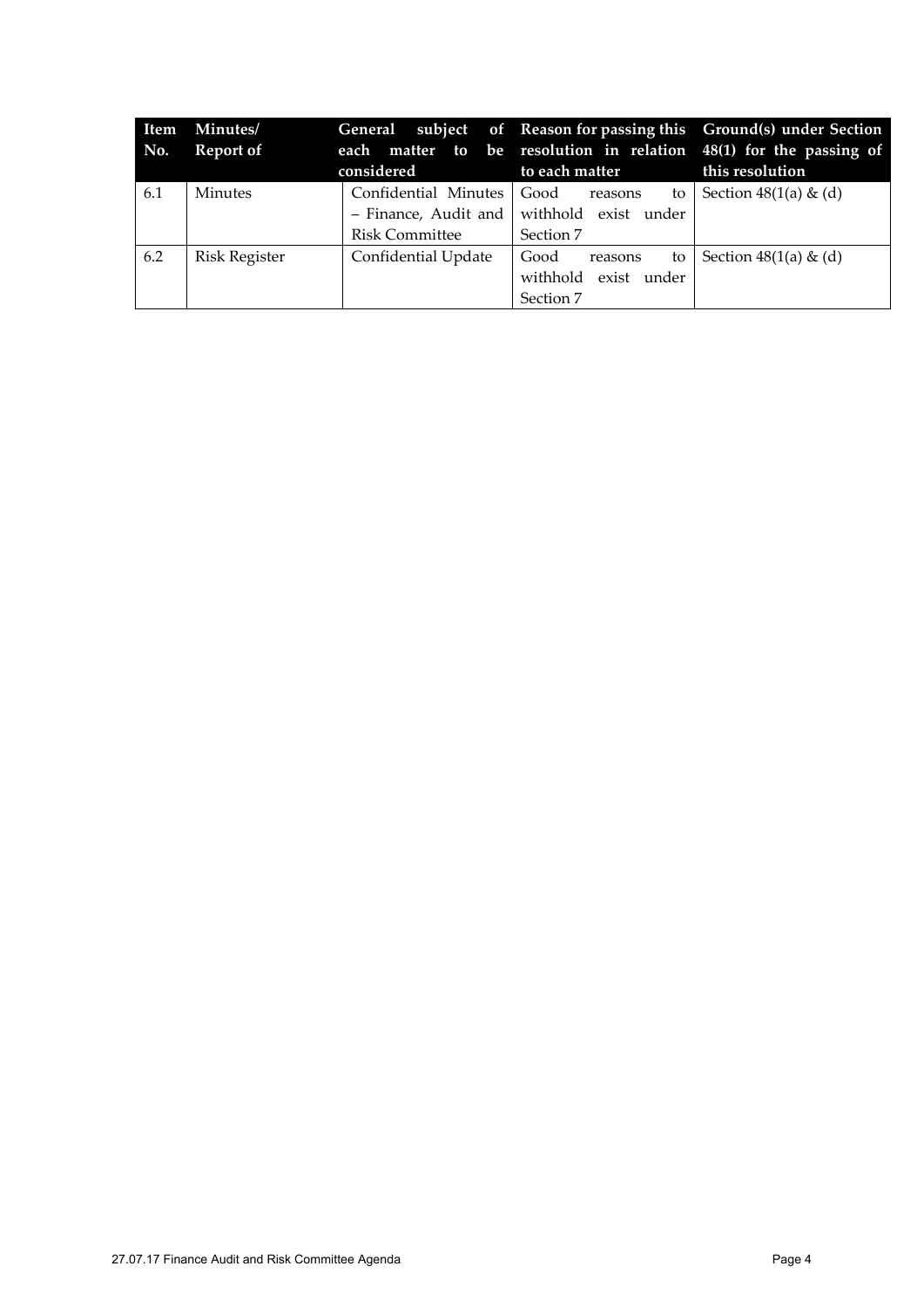

## **Finance, Audit and Risk Committee Minutes**

#### **MINUTES OF A MEETING OF THE FINANCE, AUDIT AND RISK COMMITTEE OF WESTLAND DISTRICT COUNCIL, HELD IN THE COUNCIL CHAMBERS, 36 WELD STREET, HOKITIKA ON THURSDAY 22 JUNE 2017 COMMENCING AT 9.00 AM**

#### **1 MEMBERS PRESENT, APOLOGIES AND INTEREST REGISTER:**

#### **1.3 Members Present**

Deputy Mayor Cr L.J. Martin (Chair), His Worship the Mayor R.B. Smith, Deputy Mayor Cr H.M. Lash Crs D.L. Carruthers, R.W. (G) Eatwell, D.M.J. Havill (ONZM), J.A. Neale, G.L. Olson, Cr D.C. Routhan.

#### **Apologies**

Nil

#### **Staff in Attendance:**

R.F. Reeves, Chief Executive; J.D. Ebenhoh, Group Manager: Planning, Community and Environment; D. Inwood, Group Manager: District Assets; L.A. Crichton, Group Manager: Corporate Services; V.M. Watson, Business Support Officer/Committee Secretary.

Visitor Mr Bede Kearney Audit Director Audit New Zealand attended the Finance Audit and Risk Committee meeting on invite to address letters received.

#### **1.2 Interest Register**

Deputy Mayor Martin (Chair) circulated the Interest Register and no amendments were made.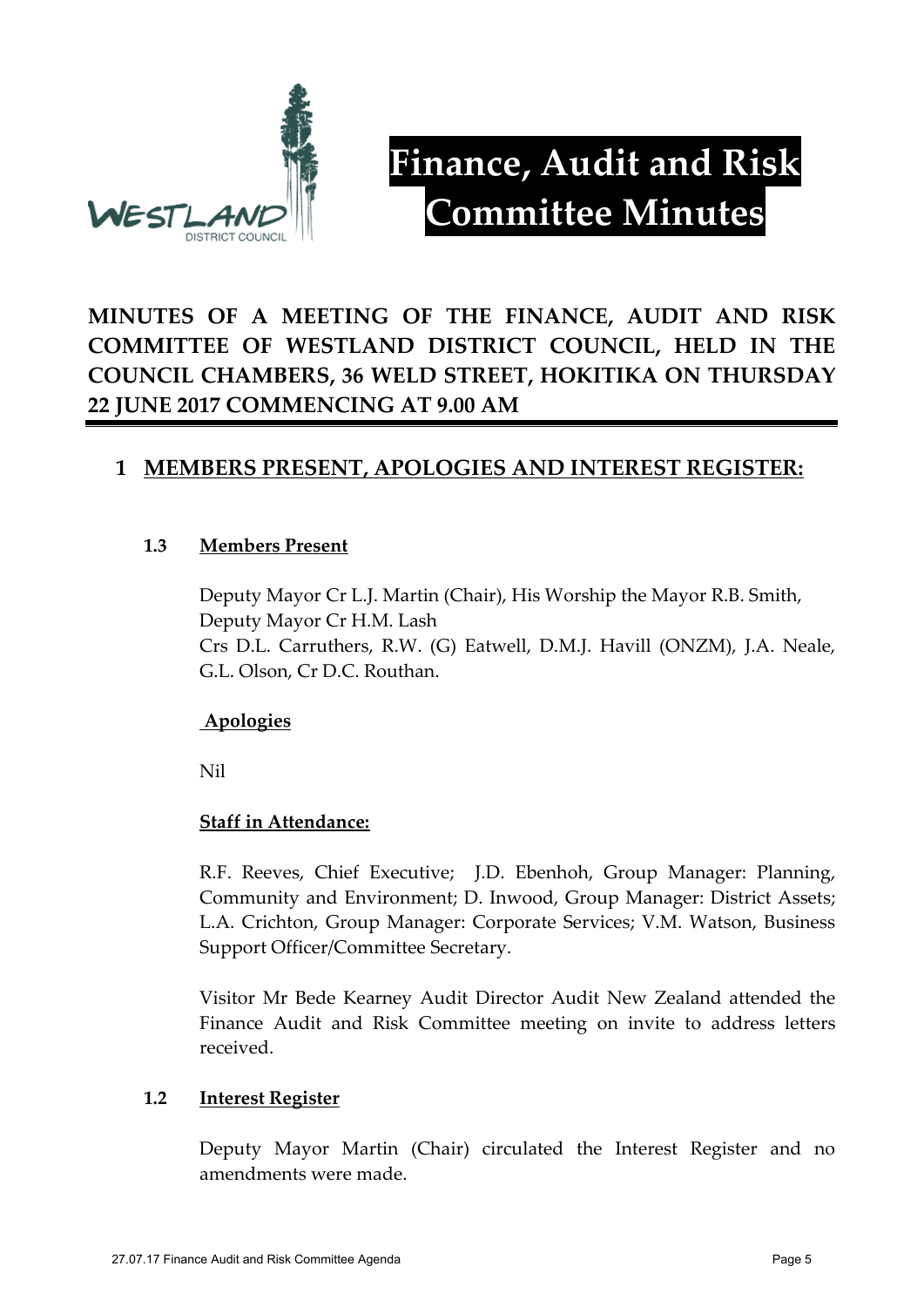#### **2. CONFIRMATION OF MINUTES:**

#### **2.1 Finance, Audit and Risk Committee Meeting –29 May 2017**

Moved Deputy Mayor Lash, seconded Cr Neale and **Resolved** that the Minutes of the Finance, Audit and Risk Committee Meeting held on the 29 May 2017 be confirmed as a true and correct record of the meeting.

#### **3. ACTION LIST**

#### **Group Manager: Corporate Services spoke to the items on the action list**

Moved Deputy Mayor Lash, seconded Cr Havill and **Resolved** that the action list be accepted

#### **4. ITEMS FOR DISCUSSION:**

#### **4.1 Financial Performance Report May 2017**

The Group Manager: Corporate Services spoke to this report and provided an indication of Council's financial performance for one month to 31 May 2017

#### **Key Items noted:**

- Deficit \$247,000 currently against a projected forecast of \$100,000 deficit
- Negative Revenue line due to the WHL dividend payment, difference to budget
- Unbudgeted spending
- Final debt figure in line with projection as reported
- Rates debtors Debt Recovery Management Programme is progressing to achieve results.
- Projects that will carry over to the yearend are significant

Moved Deputy Mayor Lash seconded Cr Eatwell and **Resolved** that the Finance Audit and Risk Committee Receives the Financial Performance Report to 31 May 2017.

#### **4.2 Audit Visit – Bede Kearney**

*Mr Bede Kearney, Audit Director from Audit New Zealand in attendance addressed the Council to speak to the 3 Audit letters attached to the agenda.*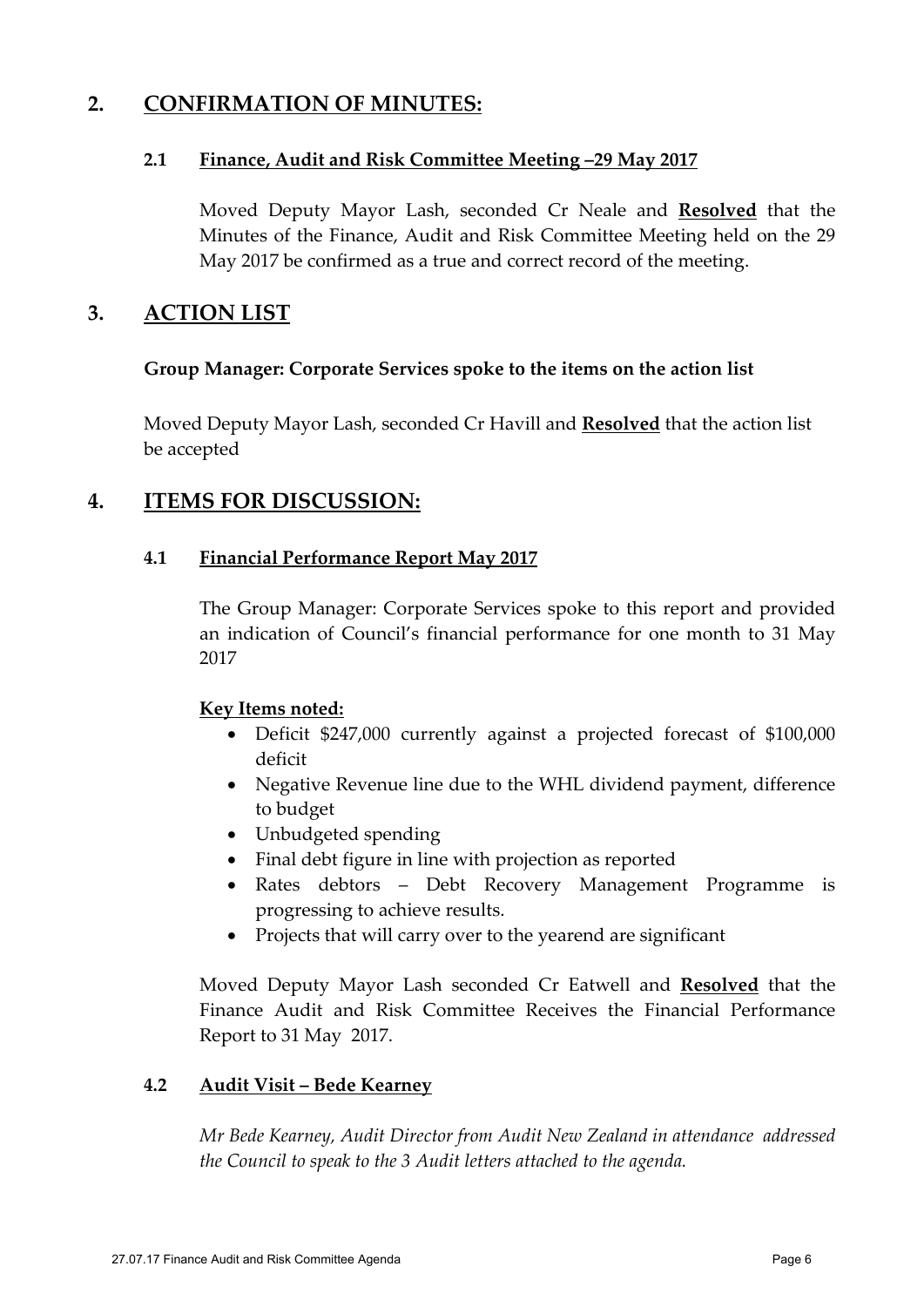#### **Key Items noted:**

- Usually only 2 letters would have been received the  $3<sup>rd</sup>$  letter is the 3 year costing details for the Audit process arrangement.
- Audit Evidence is required to support the documents that are being provided which is the purpose of the process.
- Audit arrangements are confirmed in place for the visit commencing 26 June.
- It is intentional to identify and work proactively to recommend improvements to the Council during the process if it is identified.
- Mr Kearney explained the cost structure of the Audit as documented in the letter received.
- Long Term Audit Plan; Additional Audit is proposed for the future to expect a proposal.
- Feedback is positive about the proposal documentation and comprehensive work that GM:CS has prepared for the Audit.

Moved Cr Routhan and seconded Cr Neale and **Resolved** that the three letters from Audit New Zealand are received.

#### **4.3 Rates Write Offs and Remissions 2016-2017**

The Group Manager: Corporate Services spoke to this report. The purpose of this report is to request Council approval to write off rates debts deemed uncollectable, and to apply remissions, for the financial year ended 30 June 2017.

#### **Key Items noted:**

- Lower rates write off this year \$318,000 remissions are \$144,000 arrears penalty's and rates
- Reconciling the data base and taking out exceptional items
- Disputes that Raters have are still encouraged to pay rates
- Payment plans are offered to individuals in financial difficulty as a process to make arrears payments and proactive payment planning is being offered.

Moved Cr Havill seconded Deputy Mayor Lash and **Resolved** that the Finance Audit and Risk Committee Receives the Rates Write Offs and Remissions 2016-17 Report and give Council approval to write off rates debts deemed uncollectable, and to apply remissions, for the financial year ended 30 June 2017.

#### **4.4 Departure from Investment Policy 2017**

The Group Manager: Corporate Services spoke to this report. The purpose of this report is to seek Council's approval and acknowledgement of existing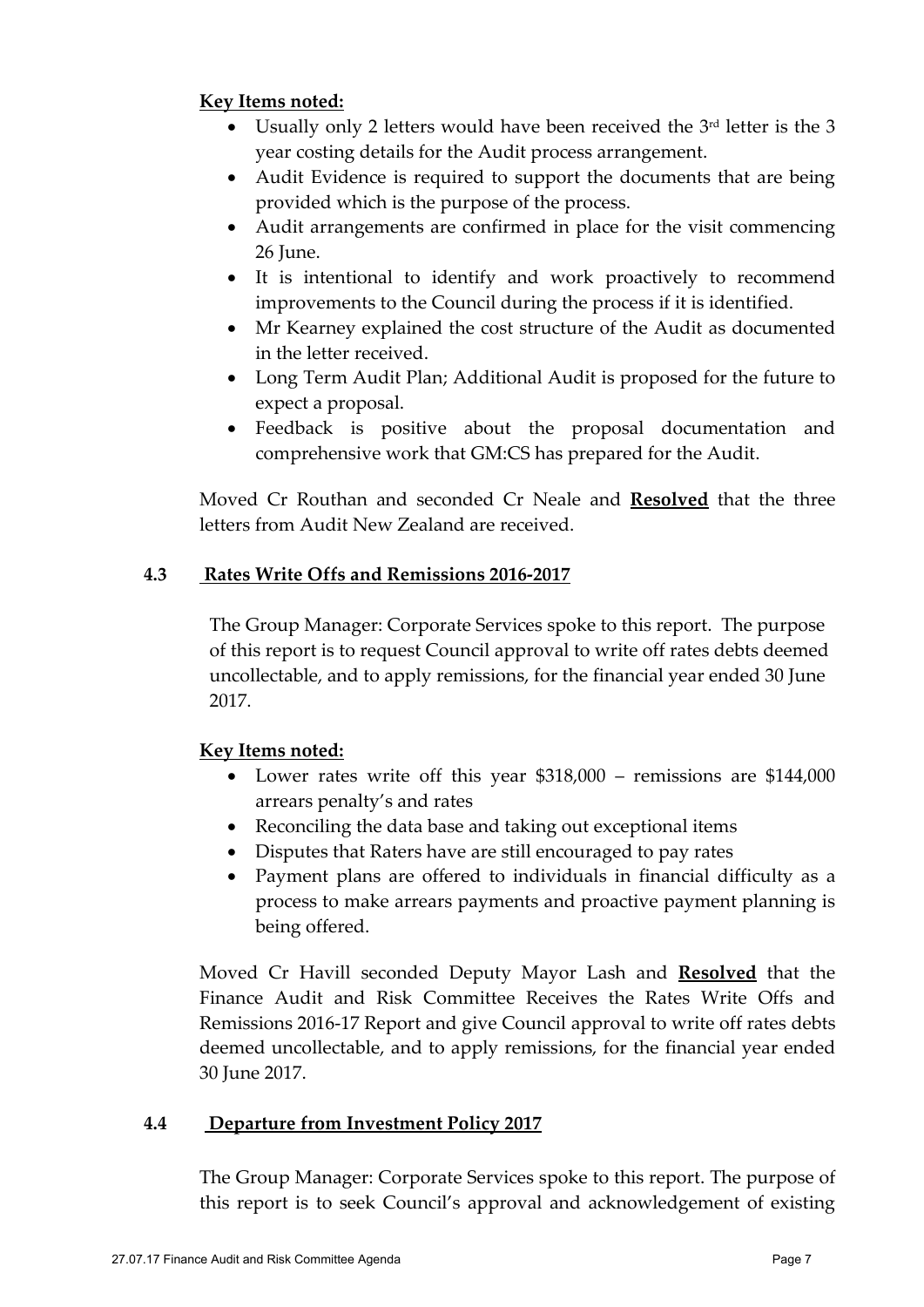and continuing financial circumstances that contravene its stated policy objectives.

#### **Key Items noted:**

- We hold one bond that has a credit rating of "B,B,B"
- Which is due to mature in October and we have a small positive interest over revenue.

Moved Deputy Mayor Lash, seconded Cr Havill and **Resolved** that the Finance Audit and Risk Committee Receives the Departure from Investment Policy Report. Council acknowledges that the Annual Report 2016-17 will disclose the retention of the bond described.

#### **5. MATTERS TO BE CONSIDERED IN THE 'PUBLIC EXCLUDED SECTION'**

Moved His Worship the Mayor, seconded Deputy Mayor Lash and **Resolved** that Council exclude the public in accordance with Section 48, Local Government Official Information and Meetings Act 1987 at 09.38am.

Bede Kearney Audit Director Audit New Zealand remained during the publicexcluded section of the meeting.

Council is required to move that the public be excluded from the following parts of the proceedings of this meeting, namely:

#### **5.1 Confidential Minutes – Finance, Audit and Risk Committee – 29 May 2017**

#### **5.2 Risk Register**

The general subject of the matters to be considered while the public are excluded, the reason for passing this resolution in relation to each matter and the specific grounds under Section 48(1) of the Local Government Official Information and Meetings Act 1987 for the passing of the resolution are as follows:

| Item<br>No. | Minutes/<br>Report of | considered                                                            | to each matter                                             | General subject of Reason for passing this Ground(s) under Section<br>each matter to be resolution in relation 48(1) for the passing of<br>this resolution |
|-------------|-----------------------|-----------------------------------------------------------------------|------------------------------------------------------------|------------------------------------------------------------------------------------------------------------------------------------------------------------|
| 5.1         | <b>Minutes</b>        | Confidential Minutes<br>- Finance, Audit and<br><b>Risk Committee</b> | Good<br>to<br>reasons<br>withhold exist under<br>Section 7 | Section $48(1(a) \& (d)$                                                                                                                                   |
| 5.2         | <b>Risk Register</b>  | Confidential Update                                                   | Good<br>to<br>reasons<br>withhold exist under<br>Section 7 | Section $48(1(a) \& (d)$                                                                                                                                   |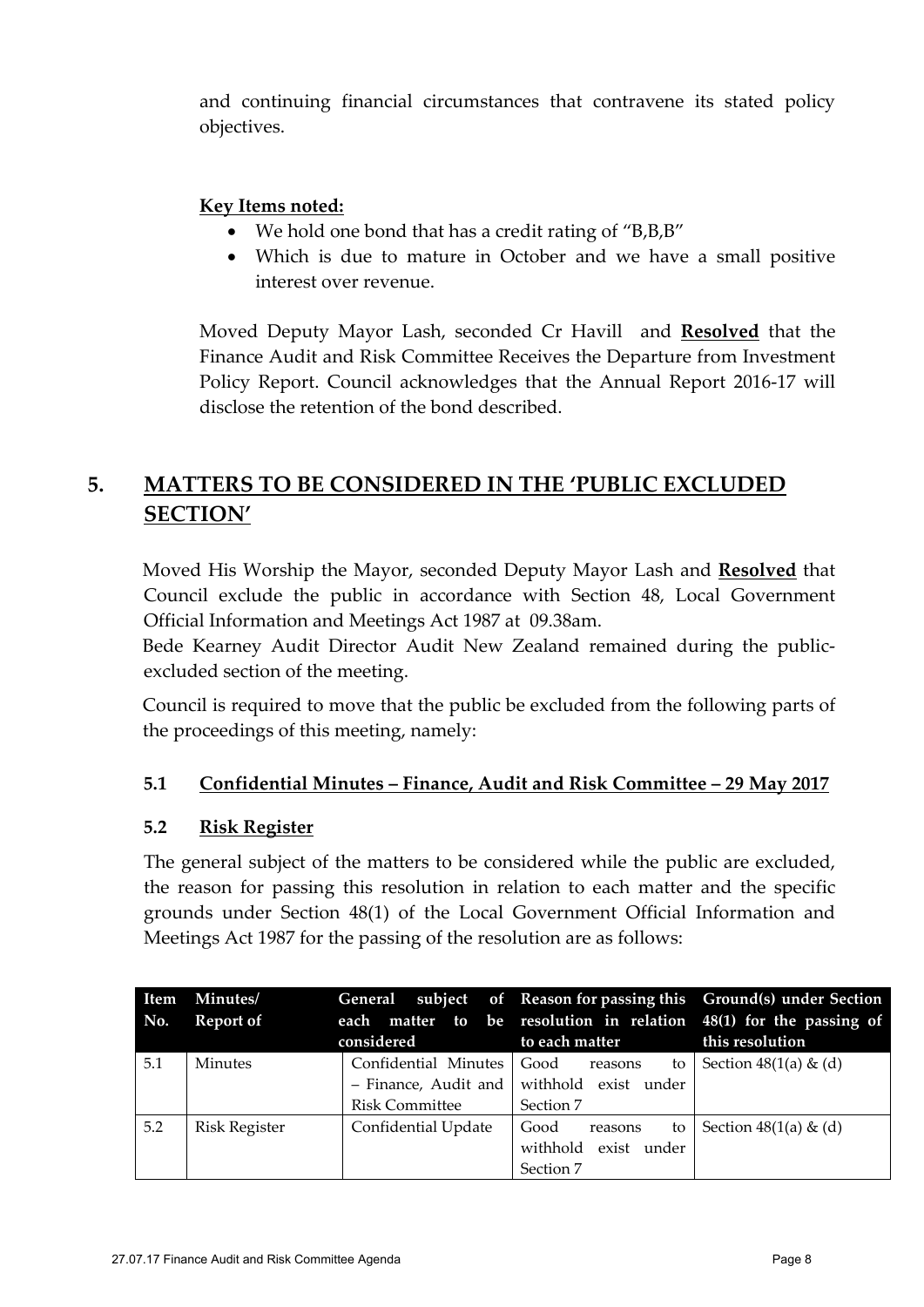This resolution is made in reliance on Section  $48(1)(a)$  and  $48(2)(a)(i)$  and (ii) of the Local Government Official Information and Meetings Act 1987 and the particular interest or interests protected by Section 6 or 7 of that Act which would be prejudiced by the holding of the whole or relevant part of the proceedings of the meeting in public are as follows:

| No. | <b>Item</b>                                                      | <b>Section</b>    |
|-----|------------------------------------------------------------------|-------------------|
|     | 5.1, 5.2 Protection of privacy of natural persons/organisations. | Section $7(2)(a)$ |
|     |                                                                  |                   |

Moved His Worship the Mayor, seconded Deputy Mayor Lash and **Resolved** that the business conducted in the "Public Excluded Section" be confirmed and accordingly the meeting went back to the open part of the meeting at 10.14am

**\_\_\_\_\_\_\_\_\_\_\_\_\_\_\_\_\_\_\_\_\_\_\_\_\_\_\_\_\_\_\_\_ \_\_\_\_\_\_\_\_\_\_\_\_\_\_\_\_\_\_\_\_\_\_\_\_\_\_\_\_\_**

Confirmed by:

**Deputy Mayor Latham Martin Date Chair – Finance, Audit and Risk Committee**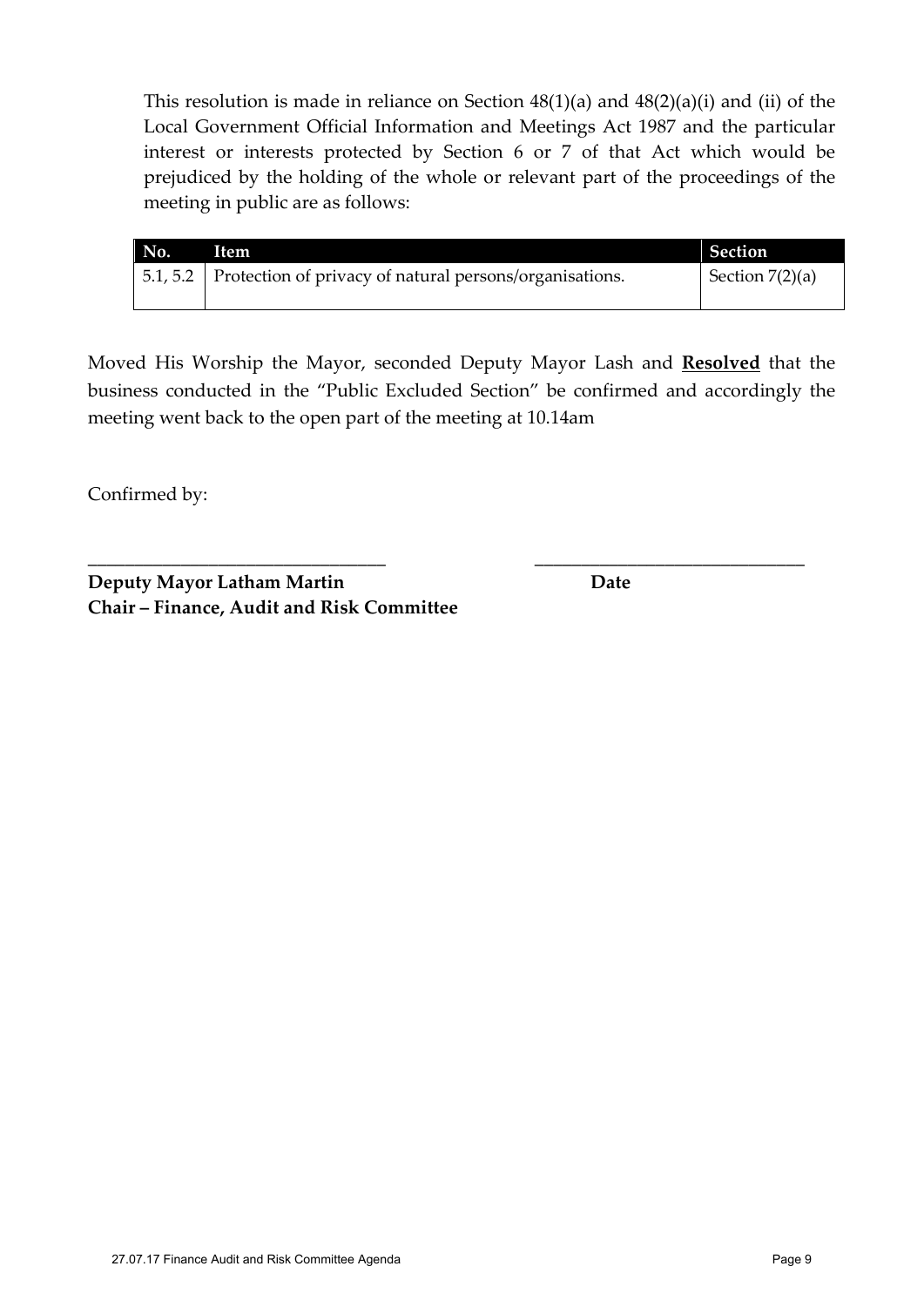# **Action List**

| Date of<br>Meeting | Meeting                                 | <b>Item</b>                                                    | <b>Action</b>                                                                                                                                                                                                               | <b>Who</b><br>Responsible                 | <b>Timeframe Status</b> |                                                                    |
|--------------------|-----------------------------------------|----------------------------------------------------------------|-----------------------------------------------------------------------------------------------------------------------------------------------------------------------------------------------------------------------------|-------------------------------------------|-------------------------|--------------------------------------------------------------------|
| 29.05.17           | Finance, Audit<br>and Risk<br>Committee | Audit Management<br>Report for the year<br>ended 30 June 2016. | Advise Bede Kearney, Audit Director of future<br>meetings of the Committee.                                                                                                                                                 | <b>GMCS</b>                               |                         | Information<br>confirmed it<br>has been sent<br>to Bede<br>Kearney |
| 26.01.17           | Finance, Audit<br>and Risk<br>Committee | CCO <sub>s</sub> Financial<br>Reporting                        | Write to the CCOs requesting the provision of<br>earlier financial reporting and also agree on an<br>appropriate timeframe going forward; and<br>release of the Audit Management Report for<br>the year ended 30 June 2016. | <b>GMCS</b>                               |                         | In progress                                                        |
| 26.01.17           | Finance, Audit<br>and Risk<br>Committee | Committee<br>Workplan                                          | View the previous Executive Committee<br>Workplan and circulate to the Finance, Audit<br>and Risk Committee and also look at using the<br>Audit Management Report to inform the<br>workplan going forward                   | Deputy Mayor<br>Martin and<br><b>GMCS</b> |                         | In Progress                                                        |
| 22.06.17           | Finance, Audit<br>and Risk<br>Committee | Rates write off and<br>Remissions                              | Approval to write off rates debts deemed<br>uncollectable and apply remissions for the<br>financial year ended 30.06.2016                                                                                                   | <b>GMCS</b>                               |                         |                                                                    |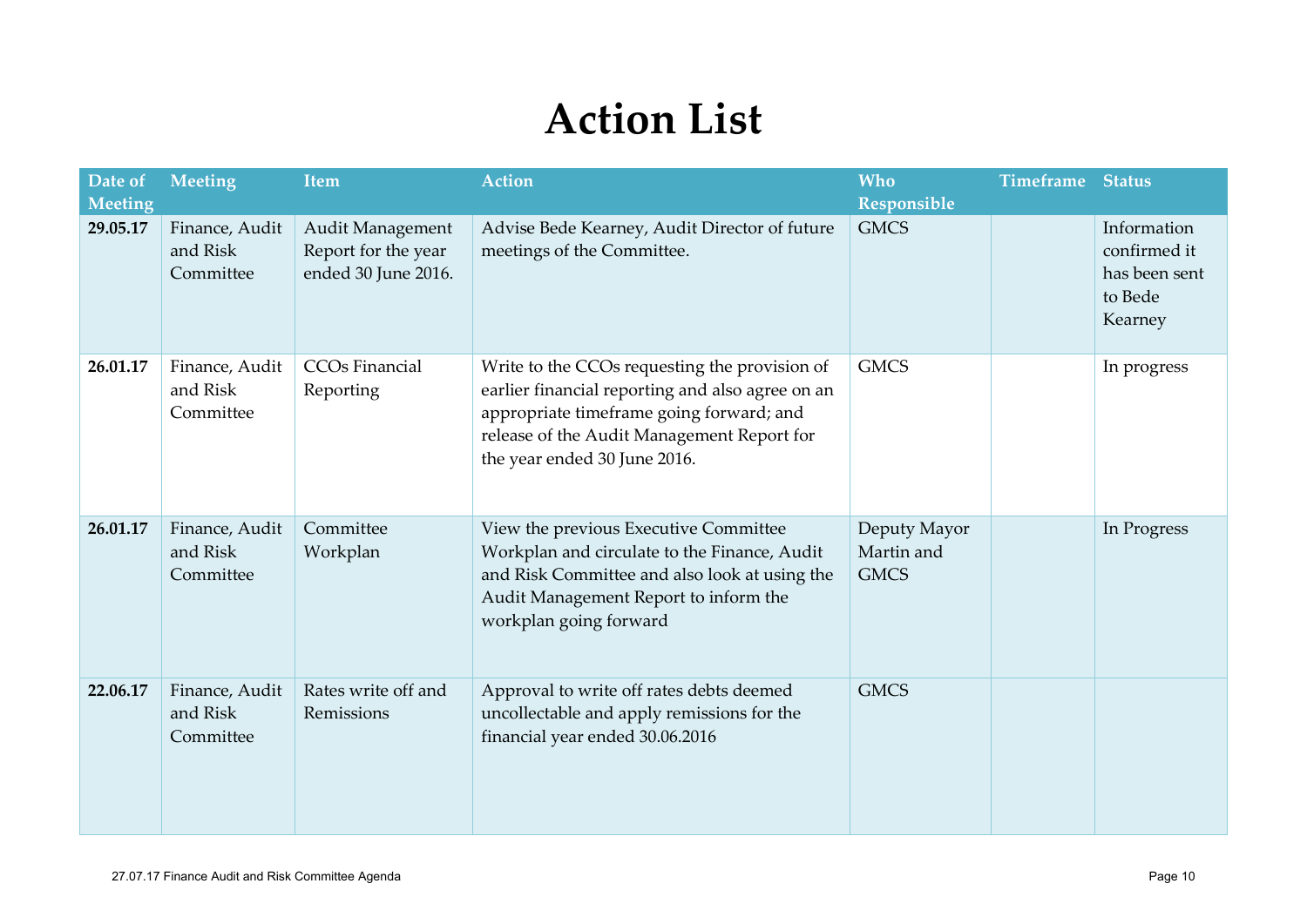Appendix 1

CCL 19 - Received 29.06.17



**Robin Reeves Acting Chief Executive Westland District Council** Private Bag 704 HOKITIKA 7842

28 June 2017

Dear Robin

#### **INFORMAL NOTICE OF MEETING**

#### Information for Potential Sale of Civic Assurance House

In my letter of 20 March 2017 accompanying the Statement of Intent and Annual Report for Civic Financial Services Limited I mentioned that Civic was intending to hold a Special General Meeting in September for shareholders to vote on whether the Company should sell Civic Assurance House.

This meeting has now been scheduled to be held in the Company's Boardroom, Level 3, Civic Assurance House, 116 Lambton Quay, Wellington on Thursday 5th October 2017 commencing at 11:30 am. Formal notification and voting papers will be sent to you before the end of August.

This informal notice is to provide you with relevant information that will allow you sufficient time to assess the proposal and make an informed decision. The attached explanatory note provides you with relevant details on the building and the impact and process of the potential sale.

You are a valued shareholder of the Company; as such I encourage you to read through this information and cast your vote once you have received your voting papers.

Yours sincerely

lan Brown ka **Chief Executive** DDI: 04-978-126 Email: ian.brown@civicfs.co.nz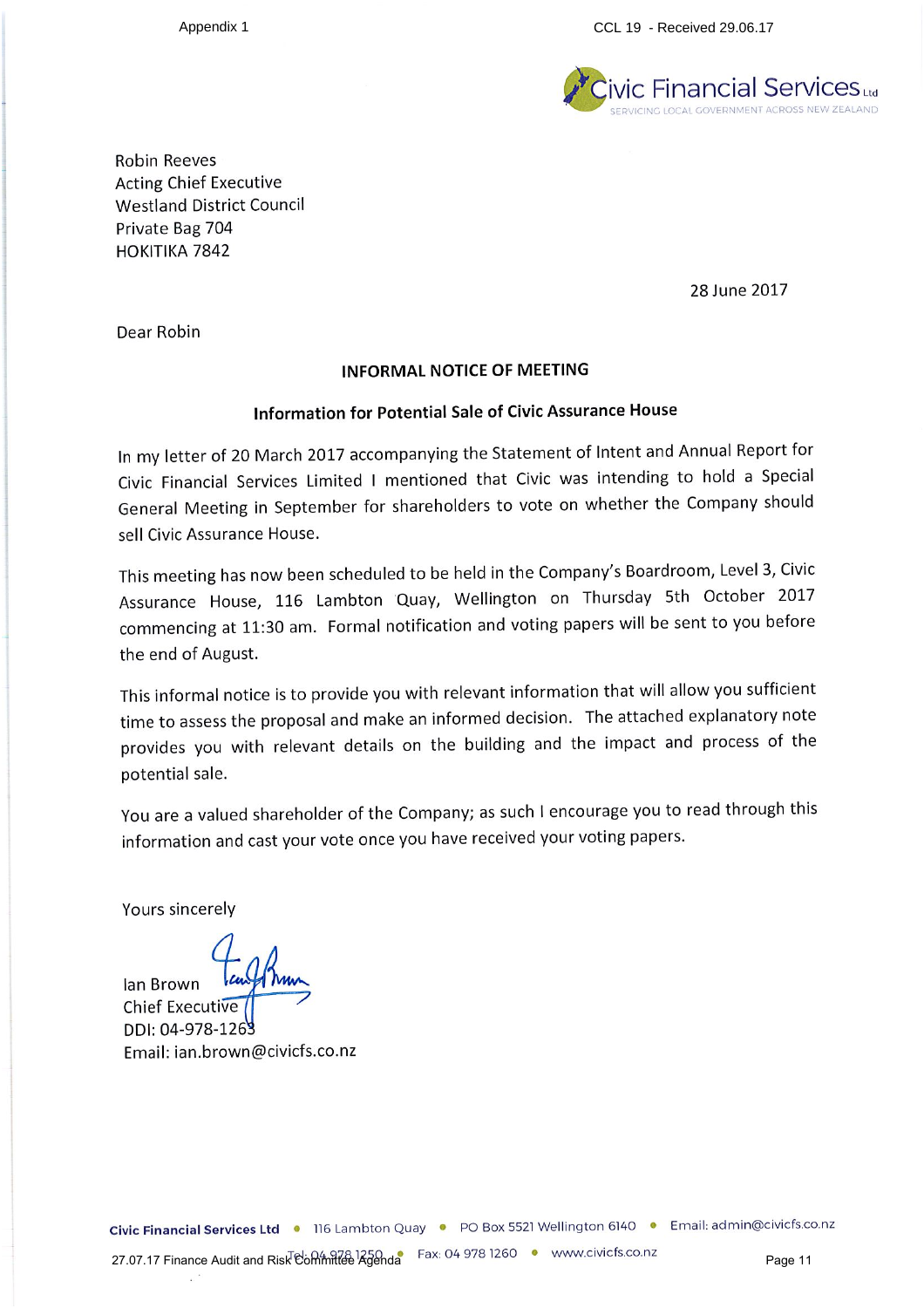#### POTENTIAL SALE OF CIVIC ASSURANCE HOUSE

Your Board is putting forward a proposal to all shareholders of Civic Financial Services Limited ("Civic") to consider whether Civic should sell or retain ownership of Civic Assurance House at 114-118 Lambton Quay, Wellington.

You will be invited to vote on this at a Special General Meeting ("SGM") to be held in Wellington at 11:30am on Thursday 5 October 2017.

#### **BACKGROUND**

#### **Building**

In 1963 the directors of Municipalities Cooperative Insurance Company Limited, one of the companies that merged in 1989 to form Civic, agreed to erect a building in Lambton Quay. The Local Government Building, which was renamed Civic Assurance House in 2007, was completed in 1967. The building cost just over \$1 million to construct and today is valued at just under \$8 million.

Until recently Civic and a number of local government entities occupied the building but at present only two, being Civic and SOLGM, remain as tenants. The remainder of the current tenants include consultants, legal service providers, retail outlets, eateries and charitable organisations.

#### **Operations**

Your Board decided at the end of 2016 to withdraw Civic's application for a full insurance licence and not offer property insurance. This decision was not taken lightly, but in the current market Civic cannot write insurance profitably. However, Civic will be able to provide property insurance through Civic Property Pool (CPP) in the future if this is what the sector wants and market conditions favour doing so.

Civic continues to administer the local government SuperEasy KiwiSaver Scheme and the SuperEasy scheme and the four local government mutual pools: LAPP, Riskpool, CLP and CPP.

#### **PROPOSAL**

As at 31 December 2016 the net equity of Civic was \$17.2 million which includes a \$3.2 million net deferred tax asset.

As it will not be offering insurance, Civic is able to return some of its capital to shareholders. Your Board signalled in the 2017 Statement of Intent that it would ask shareholders whether they wished to retain ownership of Civic Assurance House or whether they wished to sell the building.

If shareholders supported a sale and a satisfactory price can be obtained, then the building will be sold and the sale price of the building net of selling costs will be distributed to shareholders.